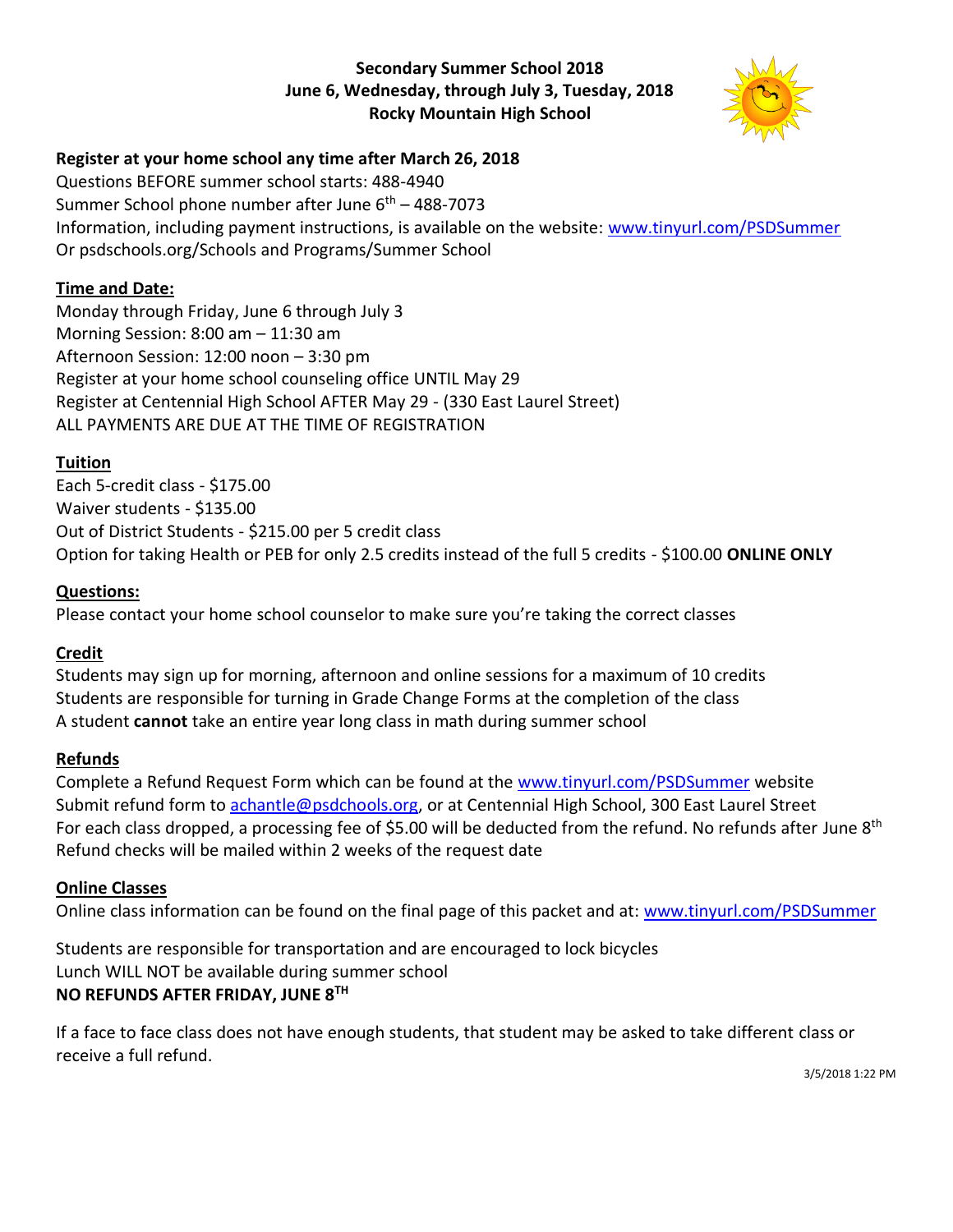## **Summer School Classes in AM only 8-11:30 am**

| <b>Course Title</b>                 | <b>Course</b> | <b>Credit Area</b>      | <b>Credits</b> | Teacher |
|-------------------------------------|---------------|-------------------------|----------------|---------|
|                                     | <b>Number</b> |                         |                |         |
| English 9                           | 5030S1        | Language Arts           | 5 credits      |         |
| <b>US Literature</b>                | 5850          | Language Arts           | 5 credits      |         |
| World Lit and Comp                  | 5412S1        | Language Arts           | 5 credits      |         |
| Humanities                          | 5875          | Humanities              | 5 credits      |         |
| <b>Creative Writing/Short Story</b> | 5222          | Language Arts           | 5 credits      |         |
| <b>Physical Education</b>           | 3001          | Wellness                | 5 credits      |         |
| Algebra 1 Semester 1                | 6230S1        | Math                    | 5 credits      |         |
| <b>Geometry Semester 1</b>          | 3250S1        | Math                    | 5 credits      |         |
| Algebra 2 Semester 1                | 6250S1        | Math                    | 5 credits      |         |
| <b>World History</b>                | 7250S1        | <b>Social Studies</b>   | 5 credits      |         |
| World Geography/Cultures            | 7010          | <b>Social Studies</b>   | 5 credits      |         |
| <b>US History</b>                   | 7220S1        | <b>US History</b>       | 5 credits      |         |
| American Government                 | 7270          | Civics/Government       | 5 credits      |         |
| Finance                             | 1930          | <b>Personal Finance</b> | 5 credits      |         |
| <b>Earth Science</b>                | 6809          | Science                 | 5 credits      |         |

## **Summer School Classes PM ONLY 12:00-3:30 pm**

| Algebra Semester 2         | 6230S2 | Math      | 5 credits |  |
|----------------------------|--------|-----------|-----------|--|
|                            |        |           |           |  |
|                            |        |           |           |  |
| <b>Geometry Semester 2</b> | 6240S2 | Math      | 5 credits |  |
|                            |        |           |           |  |
|                            |        |           |           |  |
|                            | 6250S2 | Math      | 5 credits |  |
| Algebra 2 Semester 2       |        |           |           |  |
|                            |        |           |           |  |
| Economics                  | 7230   | Economics | 5 credits |  |
|                            |        |           |           |  |
|                            |        |           |           |  |
| <b>Biology Semester 1</b>  | 6710S1 | Science   | 5 credits |  |
|                            |        |           |           |  |
|                            |        |           |           |  |
|                            |        |           |           |  |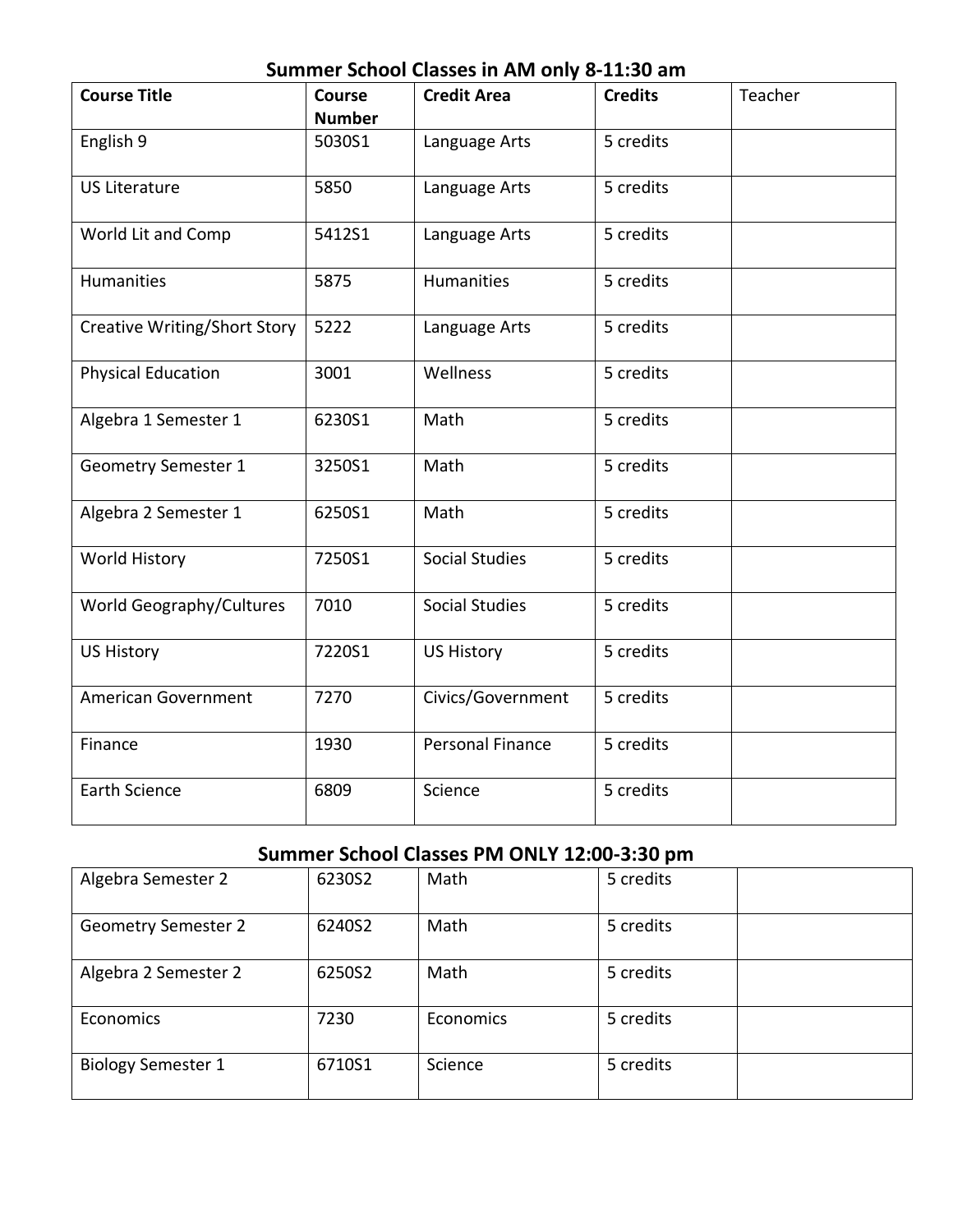## **ONLINE CLASSES http://tinyurl.com/psdsummer Online summer school phone number 970-488-4970**

| <b>Course Title</b>                | <b>Course Number</b> | <b>Credit Area</b>      | <b>Credits</b>   |
|------------------------------------|----------------------|-------------------------|------------------|
| American Government                | 7270i                | Civics/Government       | 5 credits        |
| <b>Biology 1A</b>                  | 6711i                | Science                 | 5 credits        |
| <b>Biology 1B</b>                  | 6712i                | Science                 | 5 credits        |
| Earth Systems Sciences S1          | 6809iS1              | Science                 | 5 credits        |
| Earth Systems Sciences S2          | 6809iS2              | Science                 | 5 credits        |
| Economics                          | 7230i                | Economics               | 5 credits        |
| English 9A                         | 5030iS1              | Language Arts           | 5 credits        |
| English 9B                         | 5030iS2              | Language Arts           | 5 credits        |
| <b>Health &amp; Wellness</b>       | 3026i                | Health/Wellness         | 2.5 or 5 credits |
| Humanities                         | 5857i                | <b>Humanities</b>       | 5 credits        |
| <b>Personal Finance</b>            | 1931i                | <b>Personal Finance</b> | 5 credits        |
| <b>Physical Education A**</b>      | 3001ai               | Wellness                | 5 credits        |
| <b>Physical Education B</b>        | 3001bi               | Wellness                | 2.5 or 5 credits |
| (pre-requisite - Phys Ed A)        |                      |                         |                  |
| US History S1                      | 7220iS1              | <b>US History</b>       | 5 credits        |
| US History S2                      | 7220iS2              | <b>US History</b>       | 5 credits        |
| <b>US Literature</b>               | 5850i                | Language Arts           | 5 credits        |
| <b>World Geography/Cultures S1</b> | 7210iS1              | World Language/Culture  | 5 credits        |
| <b>World Geography/Cultures S2</b> | 7210iS2              | World Language/Culture  | 5 credits        |
| World History S1                   | 7254                 | <b>Social Studies</b>   | 5 credits        |
| World History S2                   | 7255                 | <b>Social Studies</b>   | 5 credits        |
| World Literature/Comp S1           | 5412iS1              | Language Arts           | 5 credits        |
| World Literature/Comp S2           | 5412iS2              | Language Arts           | 5 credits        |

### \*\* **Physical Education A**

This is a new PE class. In addition to online coursework, students must complete face-to-face pre & post physical fitness and computer tests at **Rocky Mountain High School**.

Testing should take approximately 50 - 90 minutes. Students must arrive between the testing times. Students MUST attend 1 Pre and 1 Post Test, or he/she will be dropped without credit from the class.

| <b>Pre-Tests Options</b>       | <b>Post-Test Options</b>       |
|--------------------------------|--------------------------------|
| Tuesday, June 5, 11 am - 3 pm  | Thursday, June 21, Noon - 3 pm |
| Wednesday, June 6, Noon - 3 pm | Thursday, June 28, Noon - 3 pm |

- Please see your home school counselor to make sure you're taking the correct classes
- Students with IEP or special needs must have approval from their school counselor or case manager. Only limited needs can be met in the online format and you should consider a face to face class
- Students must complete payment **BEFORE** they may start classes
- Questions regarding online classes call 970-488-4970, or email bkatz@psdschools.org
- Online coursework may be started on May 25th

### **No refunds after June 8th**

Online Courses MUST be completed by July 3rd at 3:00PM. **NO EXCEPTIONS**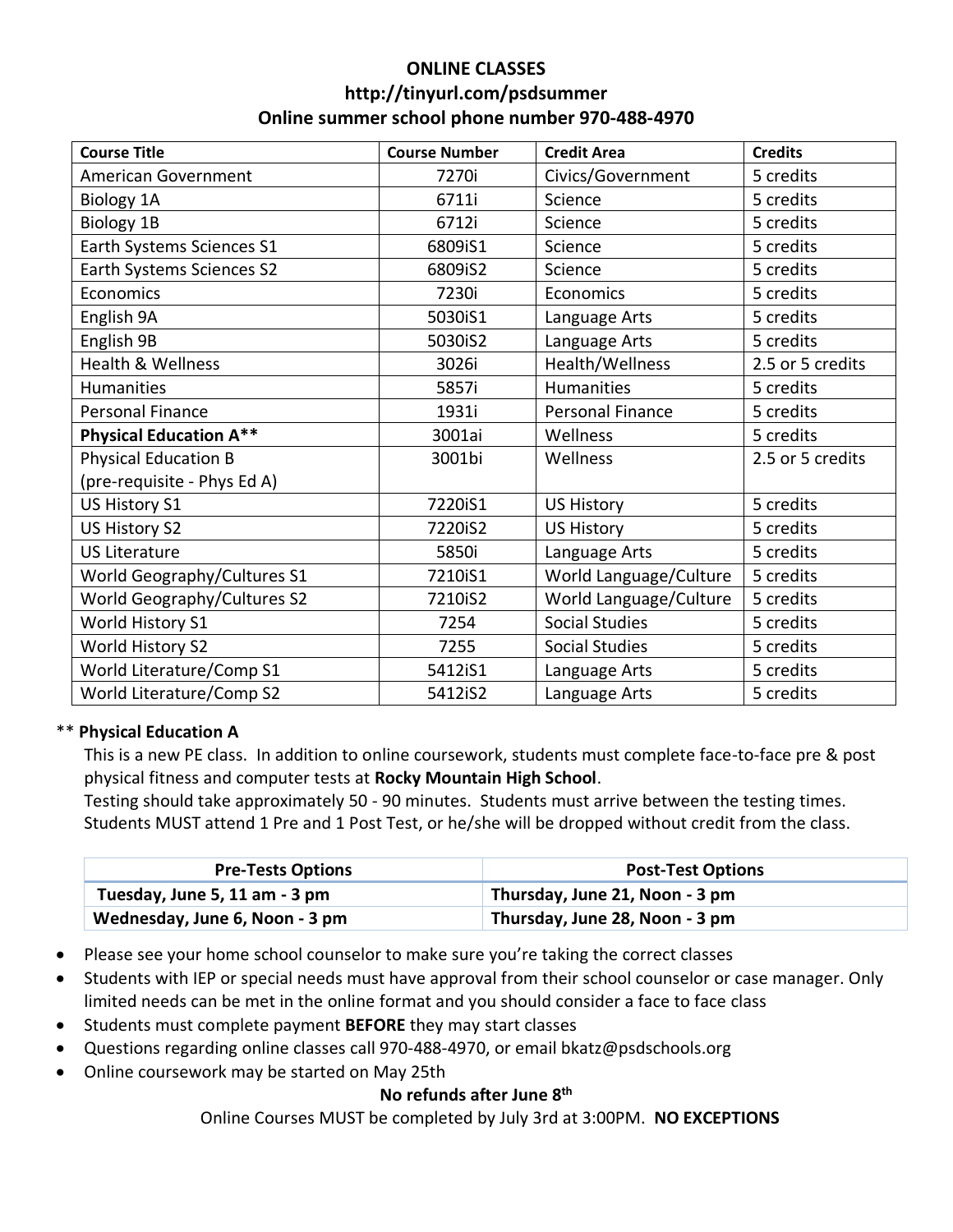## **Summer Session Student Expectations Handbook**



#### **Mike Roberts, Principal Jo Locricchio, Counselor Gabe Vigil, Site Supervisor**

Our main objective at Summer Session is to help students become successful contributors to society. We expect students to do their best academically and socially. We would like our students to become all they can be. It is in the best interest of all students to demonstrate school appropriate behavior by:

- using language that avoids profanity and racial, ethnic, or sexist remarks.
- being considerate of others: turn off pagers, cell phones, and other sound equipment in and around academic areas. CD players can be used at teacher's discretion.
- not tolerating or participating in activities such as hazing or initiation.
- not throwing or kicking objects.
- avoiding excessive and inappropriate displays of affection.
- cooperating with school personnel in doing what is asked.
- avoiding running and/or shouting in the halls.
- moving through the halls so that it does not block the way for others.
- keeping sport equipment outside of the school building. **Skateboards and roller blades must be carried on campus, they are not to be used on premises.**
- not tolerating vandalism of any sort. Vandalism will lead to dismissal from the summer session program with no refund.
- not loitering in the halls.
- not distributing alcohol, drugs, or any other controlled substance. This will result in dismissal and additional consequences with the law as well as those imposed by the Board of Education.
- not loitering in cars or in the parking lots.
- using vending machines appropriately.
- not smoking or possessing tobacco products. This will result in a suspension and law enforcement consequences.

Students who disregard these expectations can expect that consequences will be imposed. We expect students to behave in respectful ways towards others.

## **Classroom Behavior**

At Summer Session, we believe:

- everyone has the right to learn without interfering with the learning of others.
- everyone's welfare, material possessions, and dignity should be respected.
- every student is expected to attend class unless excused by parents or school personnel through the office.
- students are expected to be familiar with and to follow the classroom expectation of their teacher.
- cheating is dishonest and will not be tolerated; it will lead to loss of credit and disciplinary action.
- any student referred to the office (regarding attendance or discipline) will result in parental contact and possible dismissal from the summer session without a refund.

## **Attendance Policy**

### **Any student missing more than 2 days of class will be automatically dropped without a refund. No excused absences will be accepted.**

Students arriving late or leaving campus MUST check in/out of the office.

Summer School is a CLOSED CAMPUS. Any student who leaves campus without permission will be marked absent for the remainder of the day.

Any student arriving late to class will be referred to the office. 3 tardies = 1 absence.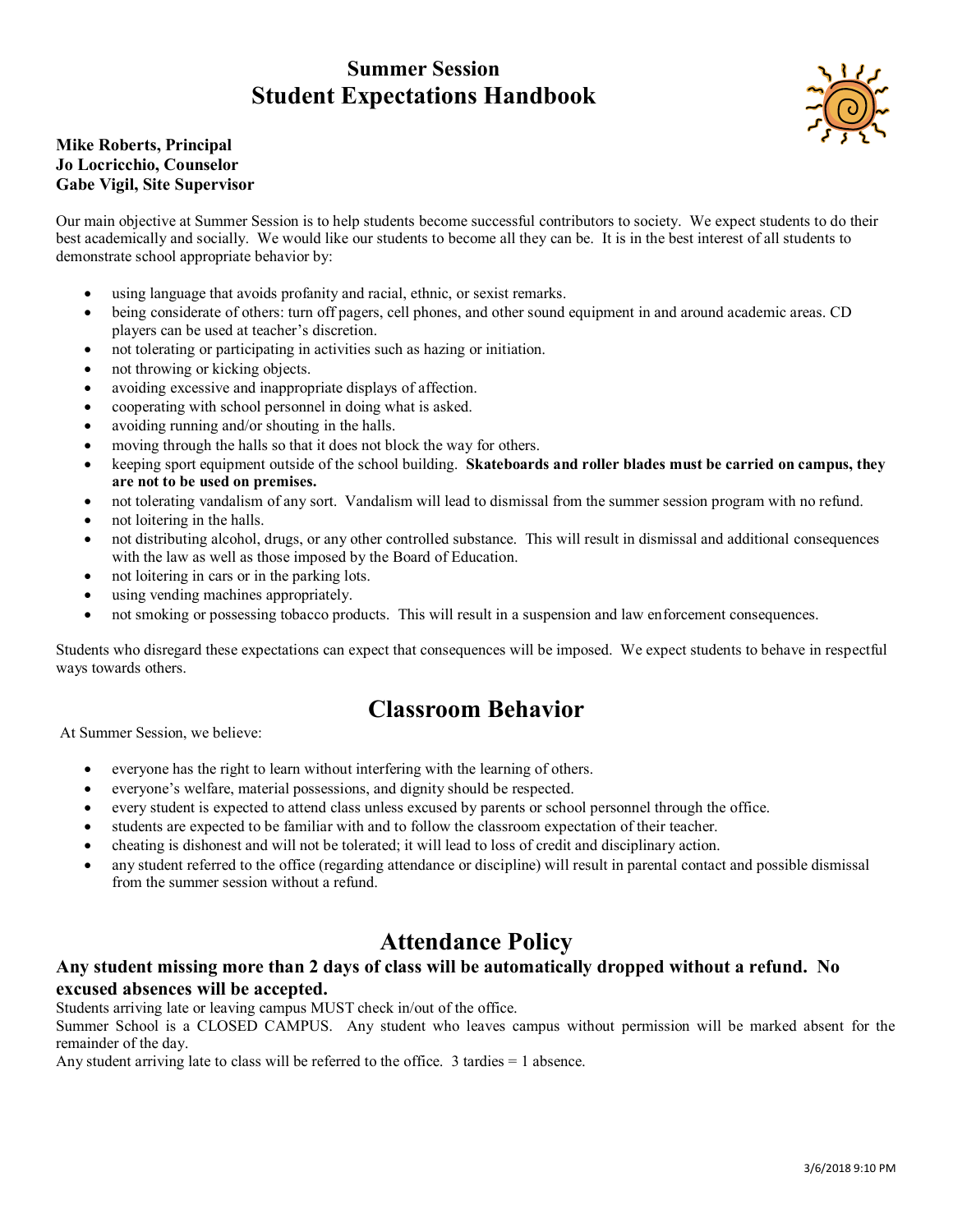# **Mandatory Expulsion Laws**

Colorado State laws will be enforced, along with student expectations and classroom behavior set forth in this handbook. We will also abide by the policies and regulations as stated in the Students' and Parents' Rights document published by the Poudre School District.

The following behaviors have been determined to be so serious that students who engage in these behaviors will face immediate suspension followed by mandatory expulsion by the Board of Education for up to one calendar year. The behaviors, which have been determined to be detrimental to the welfare and safety of students and/or school personnel, are:

- carrying, bringing, using, or possessing a deadly weapon without the authorization of the school or the District.
- selling, giving, or exchanging a drug or other controlled substance (not alcohol).
- the commission of an act (robbery, assault, etc.) which if committed by an adult would be considered a crime.
- the declaration of a student as a habitually disruptive student.

A "deadly weapon" includes but is not limited to; a firearm, loaded or unloaded, a knife, bludgeon, or any weapon or instrument which when used in the manner in which it was intended is capable of producing death or bodily injury.

An "assault" is an event in which a person is very seriously injured or where the action is intercepted just before the serious injury, but where the intent to cause serious injury is clearly evident.

"Habitually disruptive student" means a student who has caused disruptions while at school or on school grounds, at a schoolsanctioned activity or event, or while being transported in a school-provided vehicle. "Disruptive behavior" means behavior initiated by a student which is willful and overt, and which requires the attention of school personnel to deal with the disruption.

## **Dress Code**

We understand that it is summer, and the weather might be warm, but we require appropriate dress at all times. No short-shorts, tube tops, halter tops, PJ's, or slippers. Clothing must cover underwear. No clothing that promotes alcohol, drugs, tobacco, gang affiliation, sexuality or profanity may be worn. Please respect yourself and others by dressing appropriately**.**

# **Parking**

#### Board Policy JLIE STUDENT VEHICLE USE AND PARKING

When parking lots are provided on campus, all student-driven vehicles shall be parked in such lots. No vehicles may be driven on the school grounds except in designated parking area.

Student-driven vehicles shall remain parked while students are scheduled to be in class. Loitering in parked cars or on school parking lots is not permitted during the school day.

Principals may make reasonable parking and driving regulations as necessary for the proper operation of their school programs.

#### Board Policy JIHB PARKING LOT PRIVILEGES

The privilege of bringing a student-operated motor vehicle on to school premises is conditioned on consent by the student driver to allow a search of the vehicle when there is reasonable suspicion the search will yield evidence of contraband.

Refusal by a student, parent/guardian, or vehicle owner to allow search access to a motor vehicle on school premises when requested shall be cause for termination without further hearing of the privilege of bringing the vehicle on to school premises.

Routine patrolling of student parking lots and inspection of the outside of student vehicles shall be permitted at all times.

### **IMPORTANT INFORMATION**

- Students are responsible for transportation and encouraged to lock bicycles.
- Students are responsible for filling out a grade change form, if necessary, at completion of class.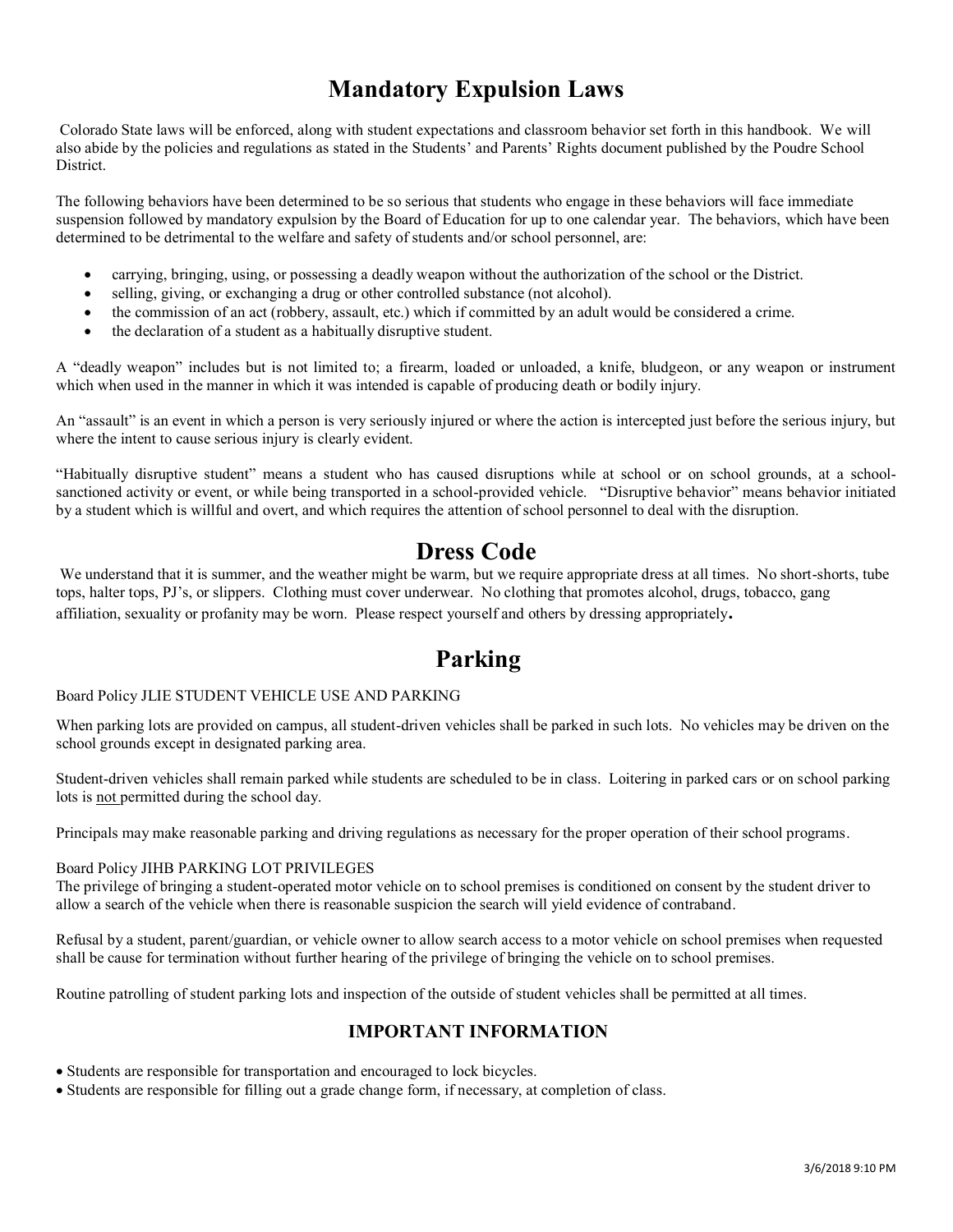| <b>Poudre School District</b>            |
|------------------------------------------|
| <b>Secondary Summer School 2017-2018</b> |

Poudre School District **Registration Form** Rocky Mountain High School

#### **Today's Date**

**REGISTER AT YOUR HOME SCHOOL COUNSELING OFFICE.** Completed registration form, signed Acknowledgement Form from Student Handbook, and check or money order can be brought to: Centennial High School, 330 East Laurel Street, Fort Collins, Colorado 80524.

| Parents' /Guardians' Names                                                                                                                                                                                                                                                                                                                                                                   |                                          |  |              |  |
|----------------------------------------------------------------------------------------------------------------------------------------------------------------------------------------------------------------------------------------------------------------------------------------------------------------------------------------------------------------------------------------------|------------------------------------------|--|--------------|--|
|                                                                                                                                                                                                                                                                                                                                                                                              |                                          |  |              |  |
| (Provide teacher with a copy of IEP or 504.)                                                                                                                                                                                                                                                                                                                                                 |                                          |  |              |  |
|                                                                                                                                                                                                                                                                                                                                                                                              |                                          |  |              |  |
| First-Semester Classes (8:00-11:30 am):                                                                                                                                                                                                                                                                                                                                                      | Second-Semester Classes (12:00-3:30 pm): |  |              |  |
| Course Title                                                                                                                                                                                                                                                                                                                                                                                 |                                          |  | Course Title |  |
|                                                                                                                                                                                                                                                                                                                                                                                              |                                          |  |              |  |
| <b>Online High School Courses</b>                                                                                                                                                                                                                                                                                                                                                            |                                          |  |              |  |
|                                                                                                                                                                                                                                                                                                                                                                                              |                                          |  |              |  |
|                                                                                                                                                                                                                                                                                                                                                                                              |                                          |  |              |  |
| Fees: Cost of each class \$175 • Waiver students \$135 • Out of District student \$215<br><b>PAYABLE to PSD (Poudre School District)</b>                                                                                                                                                                                                                                                     |                                          |  |              |  |
| <b>Attendance Policy:</b> In order to be granted 5.0 credits, students cannot miss more than two days of class time in a face to face<br>class. Students who miss more than $SIX$ hours in a face to face class for any reason will receive <i>no</i> credit for the class. They may still<br>attend but will not receive credit. Being tardy to class will be treated as a partial absence. |                                          |  |              |  |
| <b>FACE TO FACE CLASSES WITH AN ENROLLMENT OF LESS THAN 8 STUDENTS WILL BE CANCELLED</b>                                                                                                                                                                                                                                                                                                     |                                          |  |              |  |
| Refund Policy: NO REFUNDS WILL BE GRANTED AFTER THE JUNE 5th. A processing fee<br>of \$5.00 will be deducted from each class dropped.                                                                                                                                                                                                                                                        |                                          |  |              |  |
| I have read and understand the attendance and refund policies.                                                                                                                                                                                                                                                                                                                               |                                          |  |              |  |